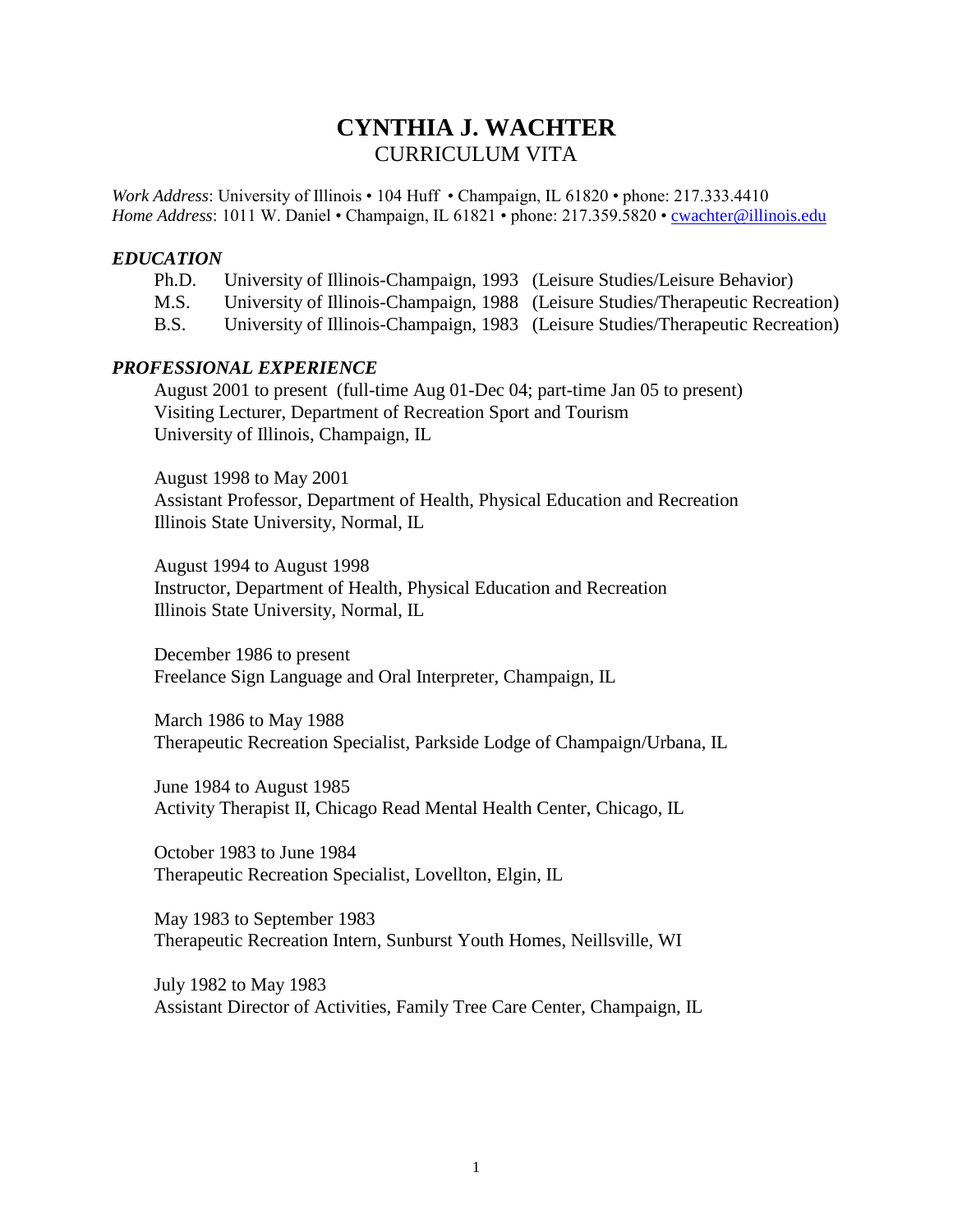# *SCHOLARLY PRODUCTIVITY*

#### *Publications: Refereed Journal Articles*

- Klitzing, S., & Wachter, C. (2005). Benchmarks for the delivery of inclusive community recreation services for people with disabilities. *Therapeutic Recreation Journal, 39*(1), 63-77.
- Wachter, C., & McGowan, A. (2002). Inclusion practices of special recreation agencies in Illinois. *Therapeutic Recreation Journal, 36*(2)*,* 172-185.
- Turco, D.M., Wachter, C.J., & Lim, C. (2001). A comparison of leisure constraints for Korean and United States Generation X. *Journal of the International Council for Health, Physical Education, Recreation, Sport, and Dance, 37*(3), 58-64.
- Wachter, C.J. & Kelly, J.R. (1998). Exploring VCR use as a leisure activity. *Leisure Sciences, 20*(3), 213-227.
- Wachter, C. J. (1994). The influence of communication mode on the leisure behavior of adults who are deaf. *Therapeutic Recreation Journal, 28*(4), 213-220.

#### *Non-refereed Publications*

- Wachter, C. J. & Bonifield, Rhonda L. (1999, May). Assessment and technology: A preliminary discussion to bridge the gap between theory and practice. *Special Issue: Parks and Recreation, 34*(5), 82-85.
- Yoder, D., Weber, J. & Wachter, C. (1999, January/February). Student perceptions of leisure service careers. *Illinois Parks and Recreation, 30*(1), 17-20.
- Wachter, C. J. (1998). Zapping. In *Popular Culture in the United States*. Santa Barbara, CA: ABC-Clio.
- Wachter, C. J. (1998). Couch potato. In *Popular Culture in the United States*. Santa Barbara, CA: ABC-Clio.
- Wachter, C. J. (1998). Bar-code programming. In *Popular Culture in the United States*. Santa Barbara, CA: ABC-Clio.
- Wachter, C. J. (1998). People for better television. In *Popular Culture in the United States*. Santa Barbara, CA: ABC-Clio.
- Wachter, C. J. (1997, July/August). Investing in interns. *Illinois Parks and Recreation, 28*(4), 17-19.
- Wachter, C. J. (1996, November/December). Are you ready to employ our technologysavvy grads? *Illinois Parks and Recreation, 27*(6), 32-33.
- Mathieu, M. & Wachter, C. (1992). Journalizing: Perks and pitfalls. *Expanding Horizons in Therapeutic Recreation*, 14, 309-324.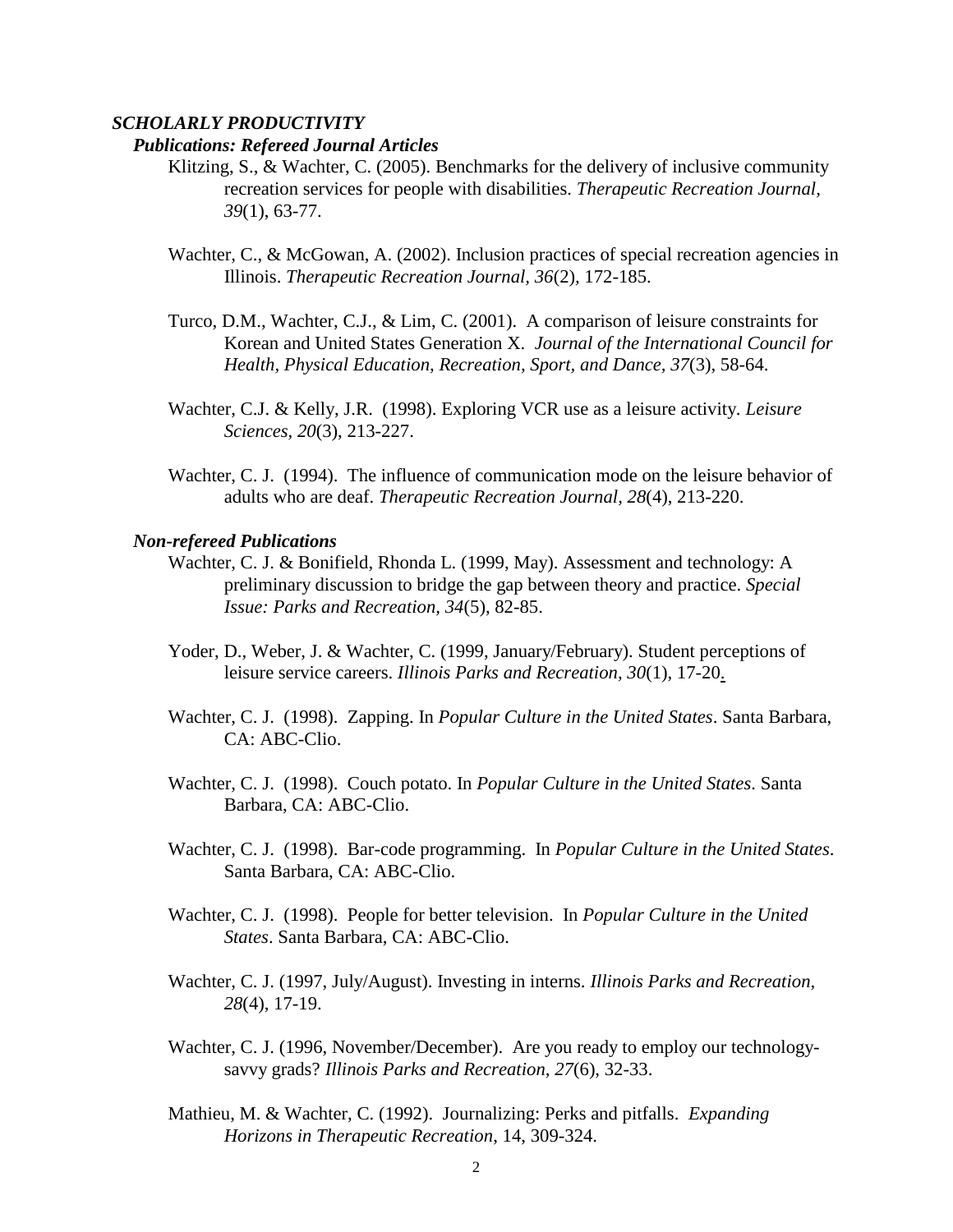# *Published Abstracts*

- Wachter, C. (2002). TV leisure: Decoding prime-time sitcoms [Abstract]. *10th Canadian Congress on Leisure Research Book of Abstracts* (p. 331-333*), Alberta, Canada.*.
- Wachter, C. (1996, December). The VCR as media and time manager [Abstract]. Proceedings of the *New Strategies for Everyday Life: Work, Free Time and Consumption Conference, Tilburg, The Netherlands.*
- Wachter, C. (1996, October). Using the VCR to prioritize life activities [Abstract]. Proceedings of the *National Congress for Recreation and Park Symposium on Leisure Research* (p. 72). Kansas City, MO: National Recreation and Park Association.
- Wachter, C. (1992, October). The movie experience: A comparison of cinema and home video [Abstract]. Proceedings of the *National Congress for Recreation and Park Symposium on Leisure Research* (p. 45). Cincinnati, OH: National Recreation and Park Association.

### *Refereed Book Reviews*

Wachter, C.J. (1996). [Review of the book *Work and leisure in the 21st Century: From production to citizenship*]. *Journal of Applied Recreation Research, 21*(3), 265- 273.

#### *Work in Progress*

- Wachter, C. Television leisure: Limiting or limiting for people with disabilities. Planned for submission to *Therapeutic Recreation Journal*, May 2003.
- Wachter, C. Identifying motivations for and satisfactions of participation in segregated and inclusive recreation activities.
- Wachter, C. A comparison of inclusion program effectiveness--participants and providers.
- Wachter, C. The relationship between mediated leisure information and preference for leisure activites.

# *SCHOLARLY PRODUCTIVITY*

# *Presentations: Refereed*

- Wachter, C. (2002, May). TV leisure: Decoding prime-time sitcoms. *10th Canadian Congress on Leisure Research,* Edmonton, Alberta, CA.
- Wachter, C. (2000, October). *Watch live or tape? VCR owners discuss the significance of viewing 'live' television*. Research presentation at the National Recreation and Park Association Congress, Leisure Research Symposium, Phoenix, AZ: National Recreation and Park Association.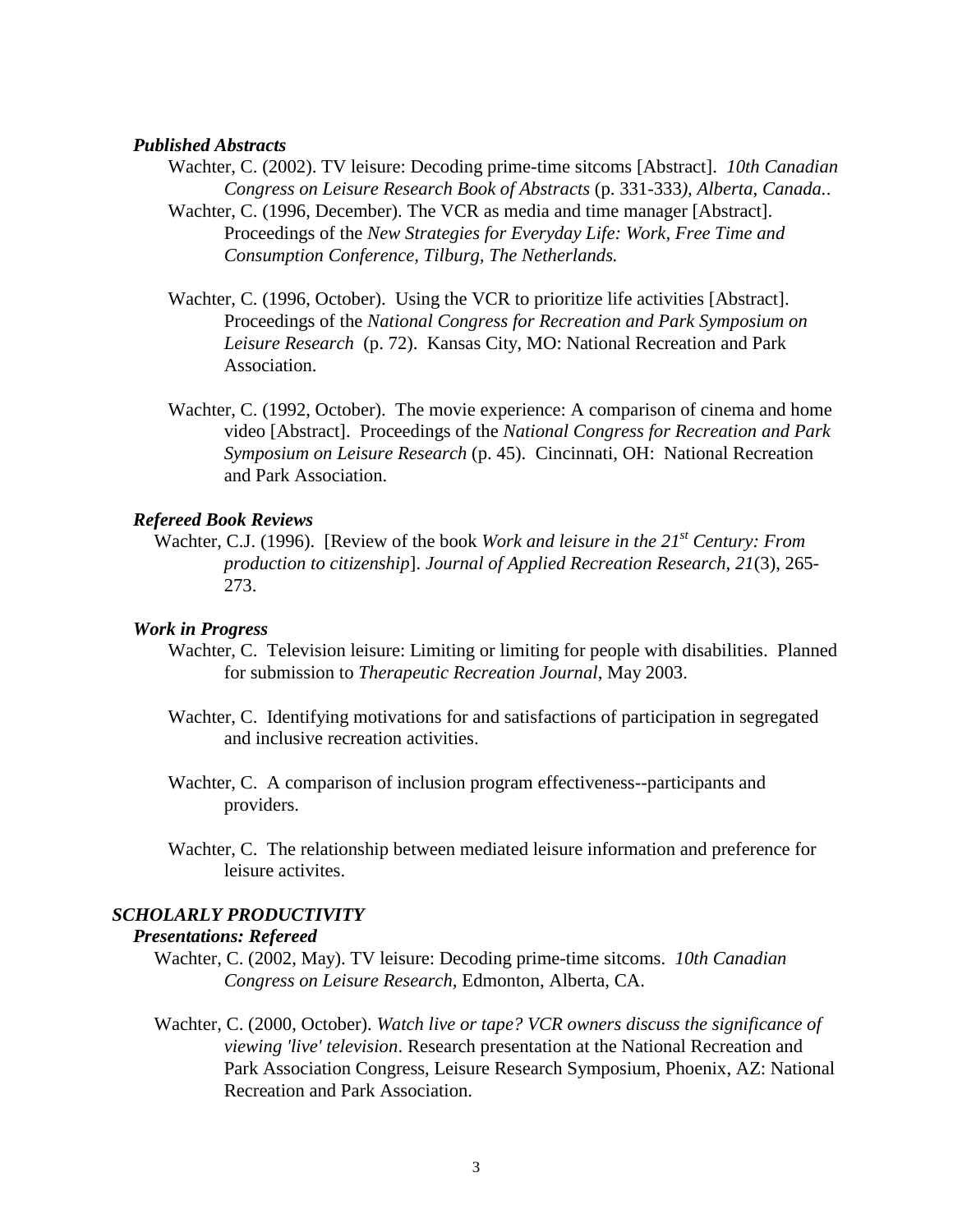- McGowen, A. & Wachter, C. (1999, September). *A description of inclusion processes in special recreation associations in the state of Illinois*. Research presentation at the American Therapeutic Recreation Association Conference, Research Institute, Portland, OR.
- Wachter, C. (1998, February). *Creating and using an interactive web page for recreation history*. Poster session presented at the annual meeting of the Illinois Association for Professional Preparation in Health, Physical Education and Recreation, Monticello, IL.
- Wachter, C. (1996, December). *The VCR as media and time manager*. Research presentation at the New Strategies for Everyday Life: Work, Free Time and Consumption Conference, Tilburg, The Netherlands.
- Wachter, C. (1996, October). *Using the VCR to prioritize life activities*. Research presentation at the National Recreation and Park Association Congress, Leisure Research Symposium, Kansas City, MO: National Recreation and Park Association.
- Wachter, C. (1992, October). *The movie experience: A comparison of cinema and home video*. Research presentation at the National Recreation and Park Association Congress, Leisure Research Symposium, Cincinnati, OH.
- Wachter, C. (1988, April). *The relationship between mode of communication, leisure participation and leisure satisfaction of the adult deaf individual*. Research paper presented at the Midwest Symposium on Therapeutic Recreation - Research Symposium, Lake Geneva, WI.

#### *Presentations: Invited*

- Wachter, C. (2014, April 19).*Public parks as a contributor to community livability*. Campus Middle School for Girls, Urbana, IL.
- Wachter, C. (2002, April 12). *Leisure on TV: Limiting or liberating*. Marty Minter Memorial Lecture, Gallaudet University, Washington D.C.
- Wachter, C. (1999, March). *Time management*. Training session presented to the Champaign Park District, Champaign, IL.
- Wachter, C. (1996, January). *Stop, look and listen: Communication techniques to foster individual responsibility*. Educational session presented at the Illinois Inter-Agency Athletic Association Conference, Urbana, IL.
- Wachter, C. (1988, April). *Results of research on adult hearing-impaired individuals' leisure behavior*. Research paper presented at the Therapeutic Recreation Research Colloquium, Illinois State University, Normal, IL.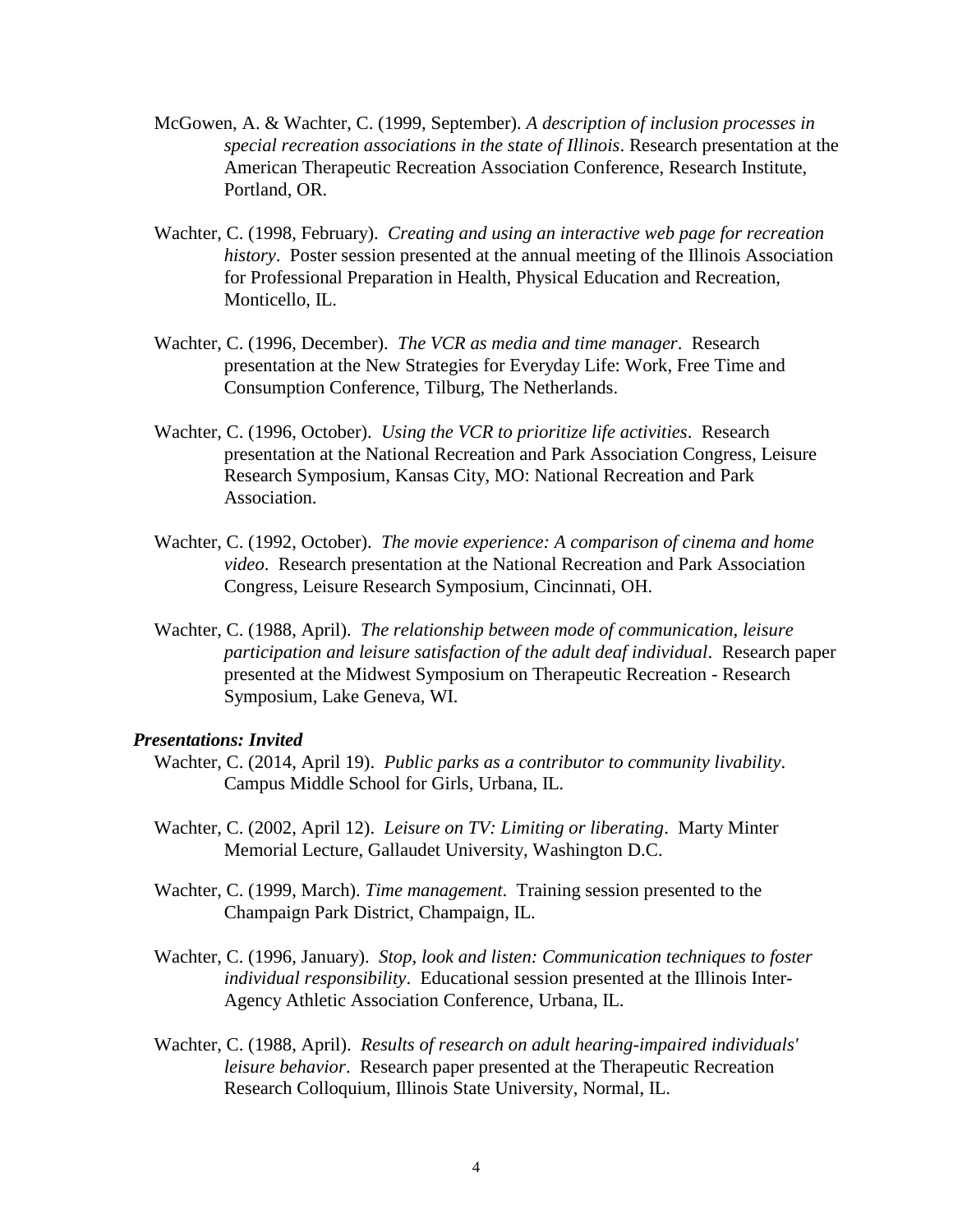Wachter, C. (1988, January). *Therapeutic recreation and eating disorders*. Parkside Medical Services Corporation, Park Ridge, IL.

#### *Presentations: Non-refereed Presentations/Workshops/Panel Presentations*

- Wachter, C., Klitzing, S.W (2005, April). *Take back your time*. Educational session presented at the Midwest Symposium on Therapeutic Recreation - Research Symposium, Springfield, IL.
- Wachter, C. (2001, April). *Popular conceptions of "appropriate" leisure*. Educational session presented at the Midwest Symposium on Therapeutic Recreation, St. Louis, MO.
- Wachter, C., Klitzing, S.W., Rinehart, M., Jaquins, N., & Dudley, T. (2001, April). *Understanding therapeutic recreation practice models*. Educational session presented at the Midwest Symposium on Therapeutic Recreation, St. Louis, MO.
- Eckhardt, M., Jandura, M., Wester, E., & Wachter, C. (2000, March). *TV and leisure*. Undergraduate Research Symposium, Illinois State University, Normal, IL.
- Wachter, C. (1998, October). *Therapeutic recreation: What you can't learn in class*. Illinois Park and Recreation Association Student Conference, Urbana, IL.
- Wachter, C. (1998, October). *Therapeutic recreation*. Illinois Park and Recreation Certification Board's CLP Exam Study Session, Aurora, IL.
- Wachter, C. (1998, April). *Recreator or therapist: Wearing two hats at the same time*. Educational session presented at the Midwest Symposium on Therapeutic Recreation, Springfield, IL.
- Yoder, D., Weber, J. & Wachter, C. (1998, January). *Higher education and public parks and recreation: Student perceptions of employment*. Educational session presented at the Illinois Park and Recreation Association Conference, Chicago, IL.
- Wachter, C. (1996, April). *Sign language: Beyond the basics*. Educational session presented at the Midwest Symposium on Therapeutic Recreation, St. Louis, MO.
- Wachter, C. & Malik, P. (1995, April). *Giving back to the profession: Preparing future professionals*. Educational session presented at the Midwest Symposium on Therapeutic Recreation, Springfield, IL.
- Wachter, C. (1994, April). *The social context of TV and VCR viewing*. Research presentation at the Popular Culture Association Conference, Chicago, IL.
- Wachter, C., Reiner, L. & White, P. (1992, February). *Therapeutic recreation internships and clinical experiences.* Educational session presented at the Illinois Parks and Recreation Association Conference, Chicago, IL.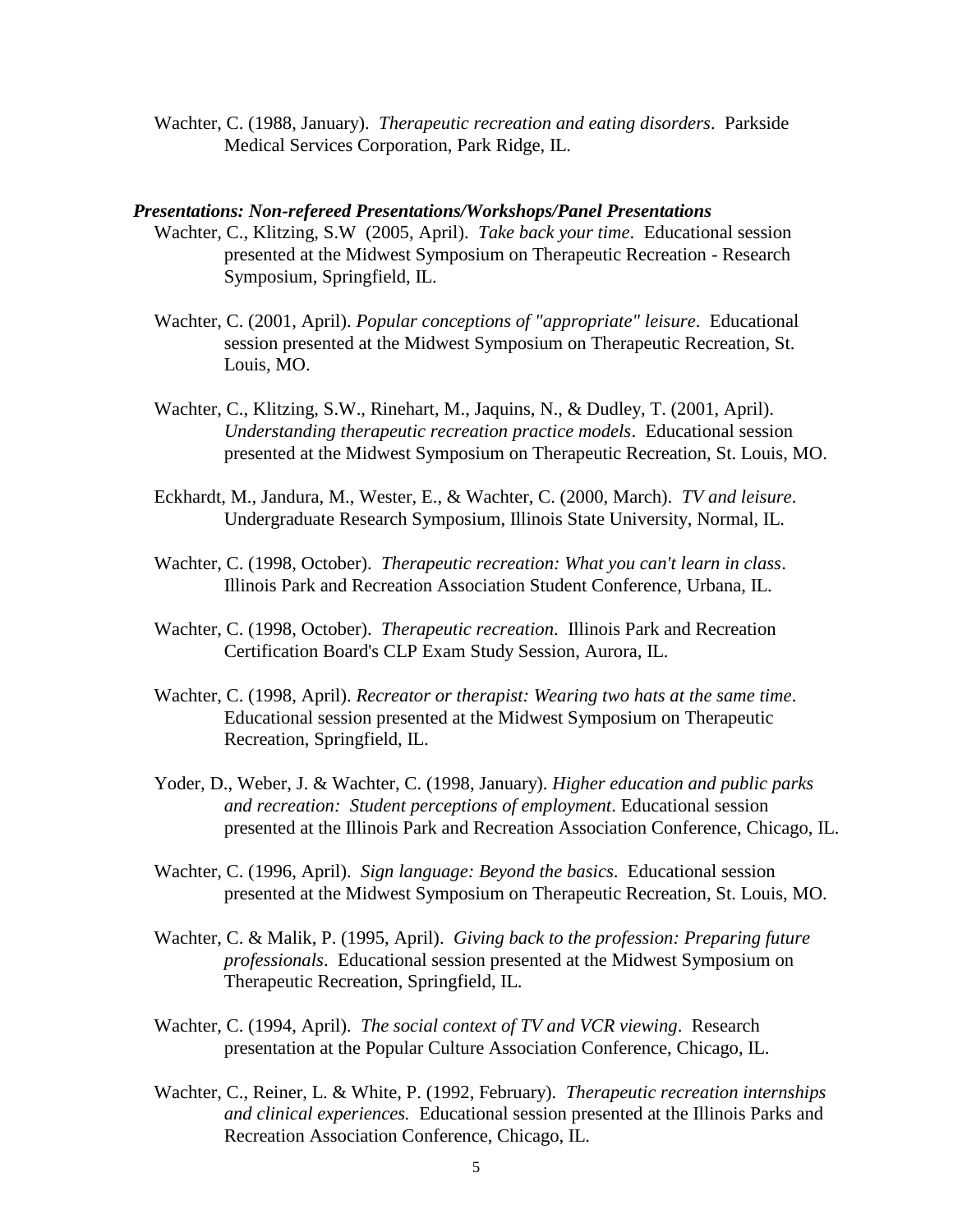- Mathieu, M. & Wachter, C. (1991, May). *Journalizing: Perks and pitfalls*. Educational session presented at the Midwest Symposium on Therapeutic Recreation, Oconomowoc, WI.
- Mathieu, M., Wachter, C. & Atteberry-Rogers, M. (1991, January). *Family leisure*. University of Illinois, Office of Recreation and Park Resources, Mt. Vernon, IL.
- Wachter, C. (1990, April). *Communication needs of the hearing-impaired: Implications for therapeutic recreation service*. Educational session presented at the Midwest Symposium on Therapeutic Recreation, St. Louis, MO.
- Wachter, C. (1990, April). *Ethical therapeutic recreation practice*? Educational session presented at the Midwest Symposium on Therapeutic Recreation, St. Louis, MO.
- Wachter, C. (1988, October). *Eating disorders - A food addiction*. Educational session presented at the National Recreation and Park Association Congress, Indianapolis, IN.

# *SCHOLARLY PRODUCTIVITY*

### *Grants and Competitive Contracts: Regional/State Submissions*

Wachter, C. & Turco, D.M. (1999). Collaborating with recreation and community services. Illinois Council for Developmental Disabilities. (not awarded).

# *Grants and Competitive Contracts: Private Agency Submissions*

Wachter, C. & Turco, D.M. (1998). Investigation of therapeutic recreation service delivery systems in America's largest cities. Chicago Park District (\$4,023.00 awarded).

#### *Grants and Competitive Contracts: Illinois State University Internal Submissions*

Wachter, C. (1997). Recreation History Web Project. College of Applied Science and Technology, Instructional Technology Summer Grant Program (\$1,000 awarded).

### *TEACHING ACCOMPLISHMENTS*

# *Courses Taught*

# **University of Illinois**

RST 100, Society and Leisure

- RST 110, Foundations for the Delivery of Leisure Services
- RST 200, Leadership in Leisure Services
- RST 216, Leisure and Technology
- RST 280, Orientation to Practicum
- RST 284, Leisure Studies Practicum

RST 300, Recreation Programming

RST 316, Leisure and Human Development

RST 329, Contemporary Issues in Leisure

RST 330, Leisure and Consumer Culture

RST 340, Leisure and Facility Management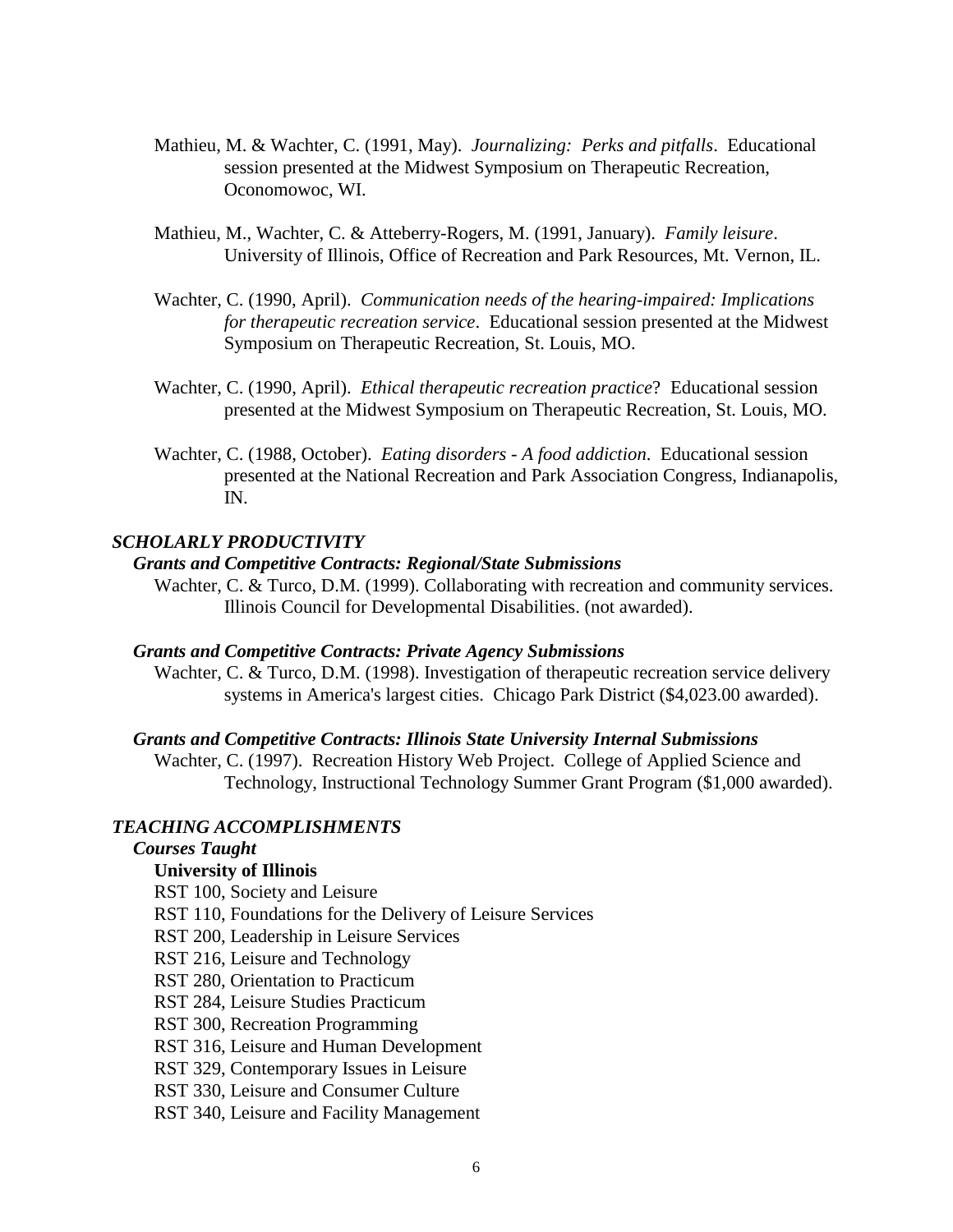### **University of Illinois – Global Campus / Online Courses**

RST 501, Theories and Concepts of Leisure

#### **Illinois State University**

HPR 170, Introduction to Leisure and Recreation HPR 175, Leisure and Society HPR 270, Recreation for People with Disabilities HPR 273, Introduction to Therapeutic Recreation HPR 278, Professional Issues in Recreation HPR 373, Leisure Education and Facilitation Techniques HPR 378, Professional Issues in Recreation and Park Administration HPR 398, Recreation Internship HPR 474, Theories and Concepts of Leisure and Recreation HPR 477, Professional Issues in Therapeutic Recreation

# *New/innovative/revised courses/teaching materials*

Coordinated and developed a *Disability Studies Minor,* implemented Fall 2001 Professional Issues in Therapeutic Recreation-*Internet Only* (Spring 2000) - new delivery format

Created and maintained the Recreation History Project Website (Fall, 1997-Spring 2001)

# *PROFESSIONAL DEVELOPMENT*

### *Editorial Responsibilities*

*Therapeutic Recreation Journal.* Article Reviewer (1987, 1994, 2000, 2002, 2004, 2005) *Schole*. Article Reviewer (1996, 1997, 1999, 2002)

American Therapeutic Recreation Association Research Award Reviewer (1992) Mathieu, M., Wachter, C. & Voekl, J. E. (Eds.). (1991 and 1992). *Research Into Action: Applications for Therapeutic Recreation Programming*, Vols. 8 & 9.

### *Scholarship Advancement Activities*

Member, *Leisure Studies Diversity Research Laboratory,* University of Illinois (Fall 2001 present), a laboratory established to facilitate, produce and disseminate multidisciplinary research dedicated to understanding leisure as it relates to the richness that diversity brings to community life.

### *Convention/Professional Meetings Attended*

Canadian Congress on Leisure Research, Nanaimo, BC, May 2005 Midwest Symposium on Therapeutic Recreation, Springfield, IL, April 2005 National Recreation and Park Association Congress, Reno, NV, October 2004 National Recreation and Park Association Congress, Tampa, FL, October 2002 National Recreation and Park Association Congress, Denver, CO, October 2001 National Recreation and Park Association Congress, Nashville, TN, October 1999 American Therapeutic Recreation Association, Portland, OR, September 1999 American Therapeutic Recreation Association, Boston, MA, September 1998 Midwest Symposium on Therapeutic Recreation, Springfield, IL, April 1998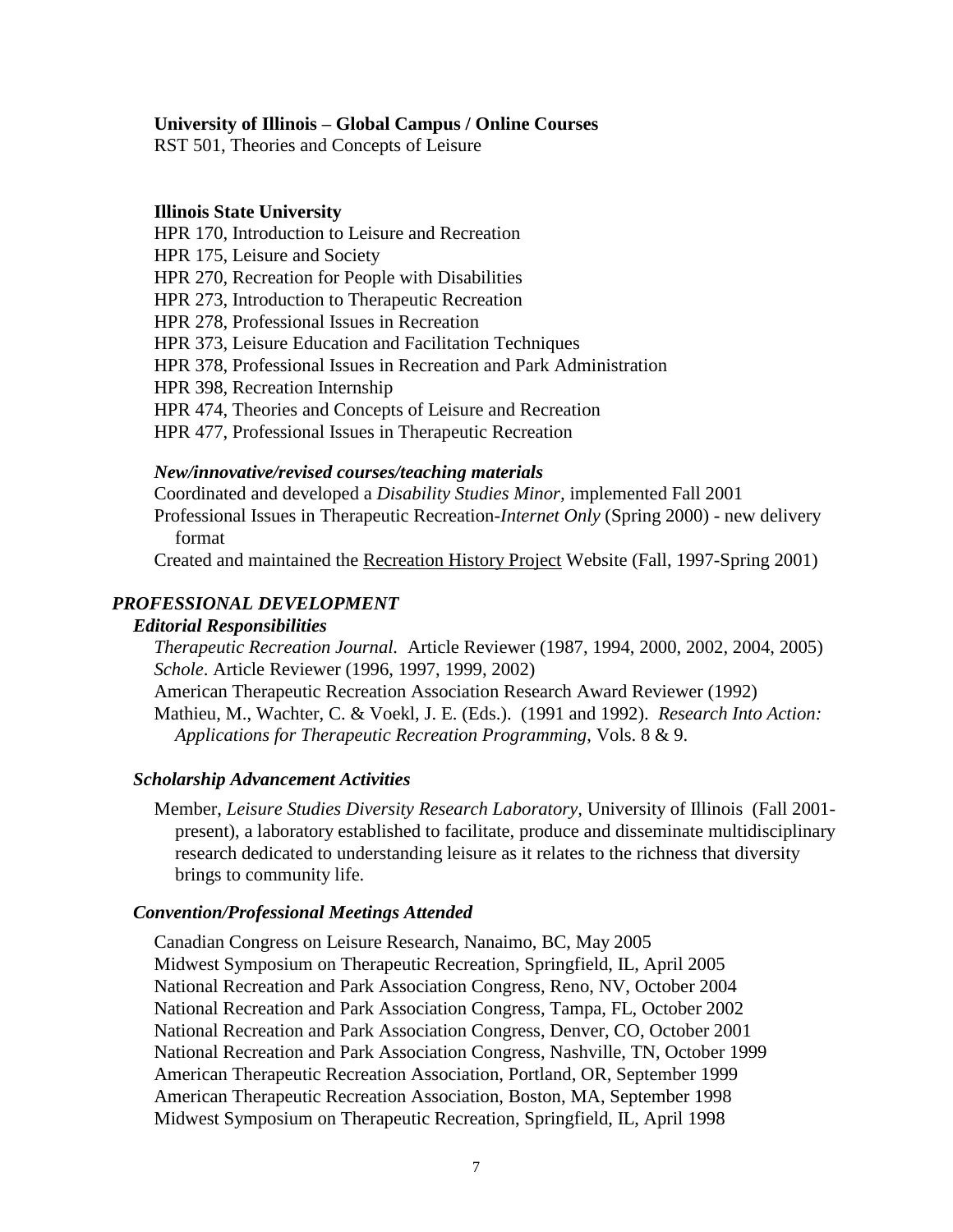Illinois Association for Professional Preparation in Health, Physical Education and Recreation, Monticello, IL, February 1998

Illinois Recreation and Park Association Conference, Chicago, IL, January 1998 National Recreation and Park Association Congress, Salt Lake City, UT, October 1997 Society of Park and Recreation Educators Teaching Institute, Martinsville, IN, March 1997 Midwest Symposium on Therapeutic Recreation, St. Louis, MO, April 1997 New Strategies for Everyday Life: Work, Free Time and Consumption Conference, Tilburg,

The Netherlands, December 1996 National Recreation and Park Association Congress, Kansas City, MO, October 1996 Midwest Symposium on Therapeutic Recreation, St. Louis, MO, April 1996 National Recreation and Park Association Congress, San Antonio, TX, October 1995 Midwest Symposium on Therapeutic Recreation, Springfield, IL, April 1995

### *PROFESSIONAL SERVICE*

# *University Committees*

Coordinated the development of an interdisciplinary disability studies minor with the departments of Health Sciences, Psychology, Special Education, and Sociology, Illinois State University (began Fall 1998 – Implemented Fall 2001).

- Haefner, M., McKinney, K., & Wachter, C. (1997, August). Special session for non-tenure track faculty. University Teaching Workshop, Illinois State University, Normal, IL.
- Non-Tenure Track Faculty Review Committee, Appointed by the Provost, Illinois State University (Fall 1996 through Spring 1997)

# *College Committees*

Intern Technology Pilot Project, College of Applied Science and Technology, Illinois State University (Fall 1996 through Spring 1997)

# *Department Committees*

### **University of Illinois**

Member, Undergraduate Curriculum Committee (Fall 2001 to Dec 2004) Member, Banquet Committee (Fall 2001 to Dec 2004) Member, Diversity Research Laboratory (Fall 2001 to Dec 2004) **Illinois State University**  Recreation IBHE Program Review (Fall 1999-Spring 2000) Alumni Liaison Committee (Fall 1998 to present) Commercial Recreation Faculty Search Committee Member (Fall 2000-Spring 2000) Esther Larson McGinnis Computer Software Committee (Spring 2000 to present) Therapeutic Recreation Sequence Coordinator (Fall 1998 to present) Department Faculty Status Committee (Fall 1999 to December 1999) Co-Director, McCormick Hall Computer and Teaching Laboratory (Fall 1997 to December 1999) Esther Larson McGinnis Student Award Committee (Fall 1994 to present) Department Curriculum Committee (Fall 1995 through Spring 1997; Fall 1998 to present) Jorndt Faculty/Student Research Award Committee (ad hoc) (Spring 1999)